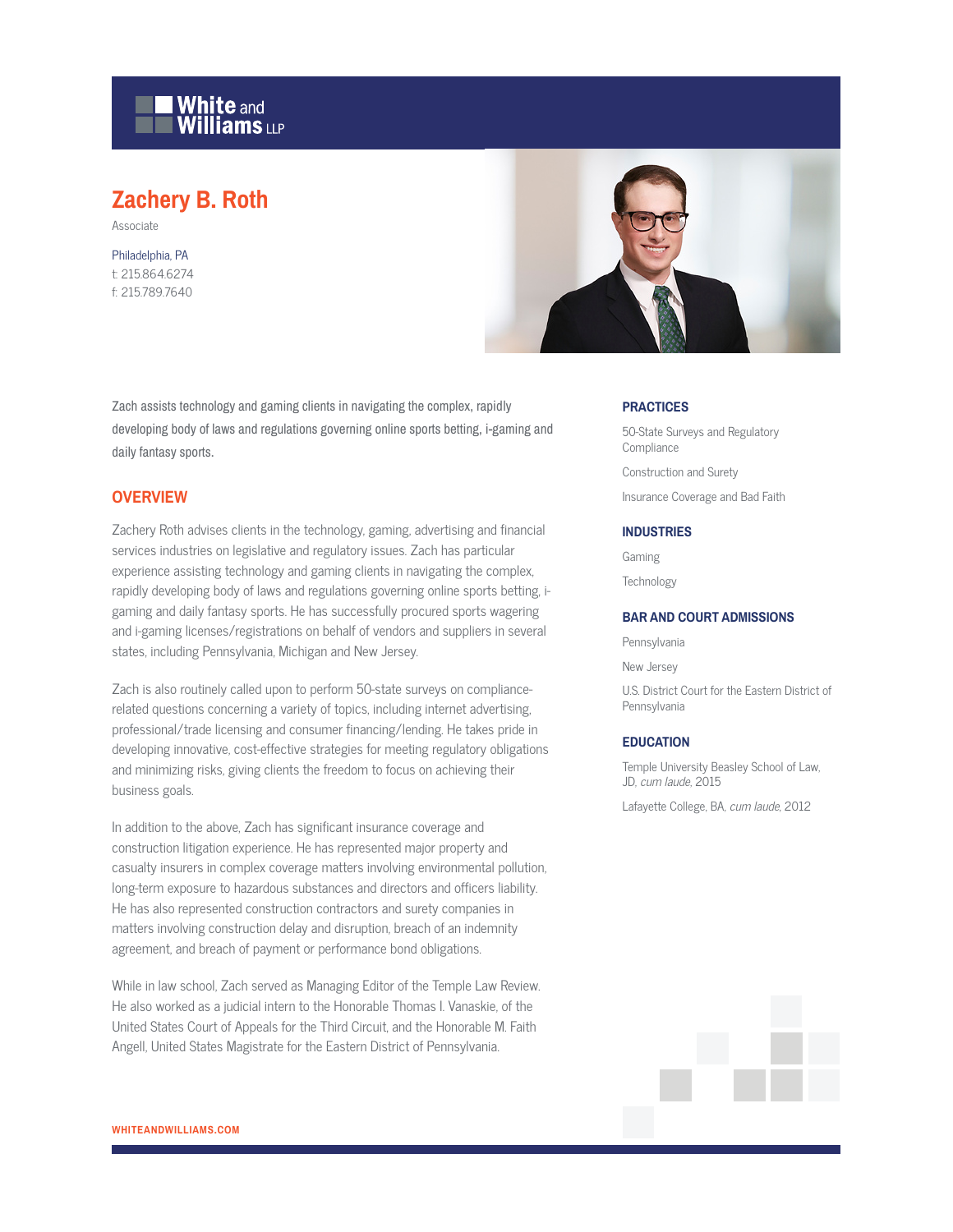

## **RECOGNITION AND INVOLVEMENT**

Zach is a pro bono attorney with Philadelphia VIP's Home Ownership program.

He was named to the 2021 Best Lawyers "Ones To Watch" list for his work in Insurance Law.

## **REPRESENTATIVE MATTERS**

Construction Group Wins Final Judgment on Indemnity Claims and Defeats Bad Faith Claims 7.19.19

White and Williams Secures Summary Judgment in Dispute Over Coverage for Breach of Contract Claims 5.3.18

Performed 50-state surveys on professional/trade licensing and internet advertising laws across more than 70 verticals for Fortune 25 internet advertising company

Counseled higher education institution on compliance-related issues in connection with the addition of an online masters degree program

Obtained summary judgment in federal court in favor of surety client in regard to indemnity claims arising out of a botched construction project for a minor league baseball stadium in Hartford, Connecticut

Obtained summary judgment on behalf of insurer in dispute over coverage for breach of contract claims

Counseled a Fortune 100 technology company on regulatory compliance issues in connection with the rollout of nationwide software application

Counseled ceding company in a series of reinsurance arbitrations involving cumulation of asbestos losses

Counseled reinsurer seeking to setoff mutual debts against insolvent insurer in liquidation

Represented major property and casualty insurer in negotiating settlement of an environmental coverage dispute involving one of the most heavily-polluted industrial sites on the East Coast

Counseled online retailer facing a class-action lawsuit related to its automatic subscription renewal policy

#### **IN THE NEWS**

Best Lawyers® Recognizes 38 White and Williams Lawyers 8.19.21

Best Lawyers® Recognizes 43 White and Williams Lawyers 8.20.20

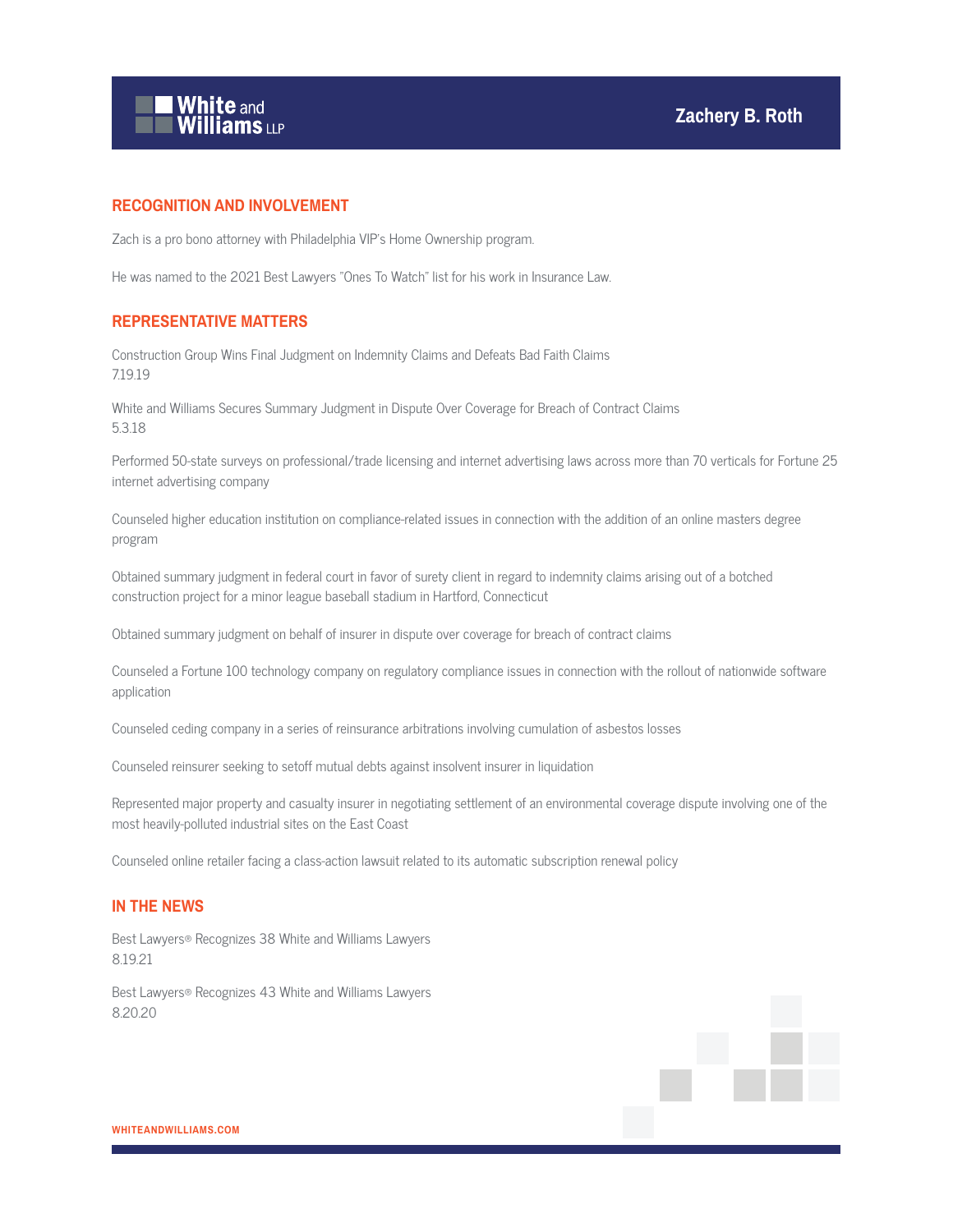

13th Annual Coverage College Hosts Over 400 Insurance Professionals 11.1.19

12th Annual Coverage College Features Current Trends and State of the Insurance Claims Industry 10.23.18

# **EVENTS**

Coverage College 2019 10.24.19

To Give Privileged Communications to Your Reinsurers or Not? That is the Question 12th Annual Coverage College, 10.4.18

## **PUBLICATIONS**

Kansas Enacts "Compromise" Sports Betting Law Designed to Lure Professional Sports Teams House Rules, 5.13.22

Second Sports Betting Initiative Qualifies for 2022 Ballot in California House Rules, 5.10.22

Here's What Stricter Sportsbook Marketing Rules Might Look Like — and the Legal Challenges They Could Face Sports Business Journal, 5.2.22

Maine Legislature Passes Retail and Online Sports Betting Bill House Rules, 4.21.22

NY Court of Appeals Rejects Constitutional Challenge to Daily Fantasy Sports Law, Reversing Lower Court Rulings House Rules, 3.24.22

New York State Senator Introduces Bill to Legalize iGaming House Rules, 3.8.22

Arkansas Online Sports Betting Delayed Until at Least March 2022 House Rules, 1.27.22

Maverick Gaming LLC Mounts Legal Challenge to Washington's Sports Betting Framework, Indian Gaming Regulatory Act House Rules, 1.20.22

Arkansas Racing Commission Votes to Authorize Online Sports Betting, Pending Approval from Arkansas Legislative Council House Rules, 1.5.22

Illinois Lifts In-Person Registration Requirement for Online Sports Betting, Partially Reverses Ban on In-State Collegiate Betting House Rules, 12.21.21

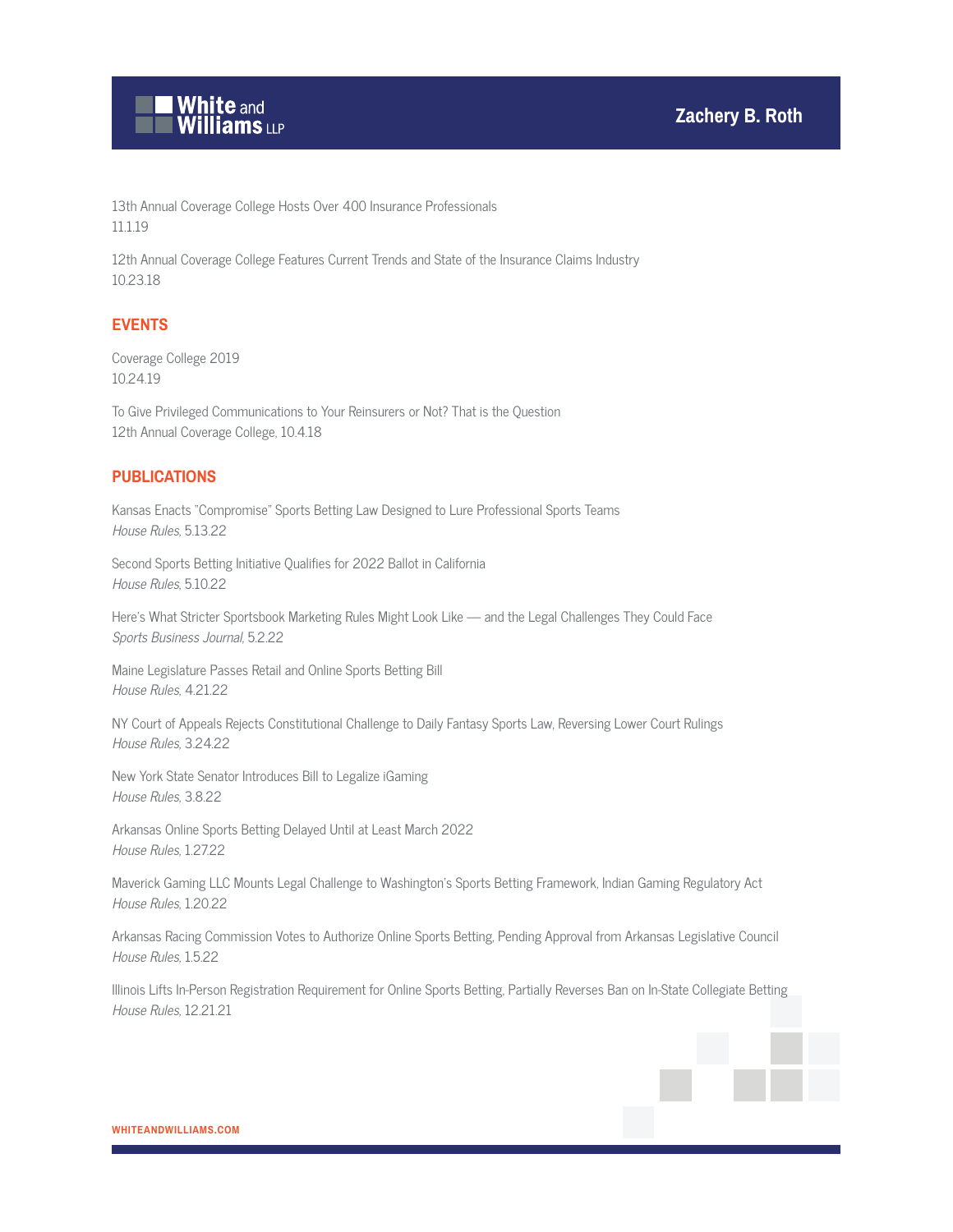

Ohio Legislature Passes Retail and Online Sports Betting Bill House Rules, 12.10.21

DC Federal Court Invalidates Florida Sports Betting Compact House Rules, 11.24.21

Three California Ballot Initiatives Seek Legalization of Sports Betting in 2022 House Rules, 9.28.21

US Department of Interior Approves Connecticut's Expanded Gaming Compacts House Rules, 9.15.21

Connecticut Enacts Emergency Sports Betting and iGaming Regulations, Awaits Federal Approval of Amended State-Tribal Gaming **Compacts** House Rules, 9.2.21

US Department of Interior's Decision on Florida Sports Betting Compact Likely to Inspire Future Gaming Expansion If It Survives Pending Legal Challenge House Rules, 8.23.21

New York Gaming Commission Approves Mobile Sports Betting Regulations House Rules, 8.19.21

Florida State-Tribal Gaming Compact Receives Tacit Approval from US Department of Interior, Moving State Closer to Sports Betting Launch House Rules, 8.11.21

Arizona Submits Final Sports Betting Regulations, Releases Timeline for September 9 Launch House Rules, 7.29.21

Washington Reaches Deal with 15 Tribes for On-Site Sports Betting House Rules, 7.26.21

Several States on Track for Fall 2021 Sports Betting Launch, Others Look to Q4 2021 and Beyond Gaming Alert, 7.22.21

PA House Introduces Esports Betting Legislation Gaming Alert, 7.1.21

Louisiana Legislature Passes Bill Establishing Framework for Retail and Online Sports Betting Gaming Alert, 6.11.21

Connecticut Legislature Passes Bill Legalizing Retail and Online Sports Betting, Online Casino Gaming, and DFS Technology Industry Alert, 5.27.21

Sports Betting Vendor and Supplier Licensing: A Primer for Industry Newcomers Gaming Industry Alert, 5.14.21